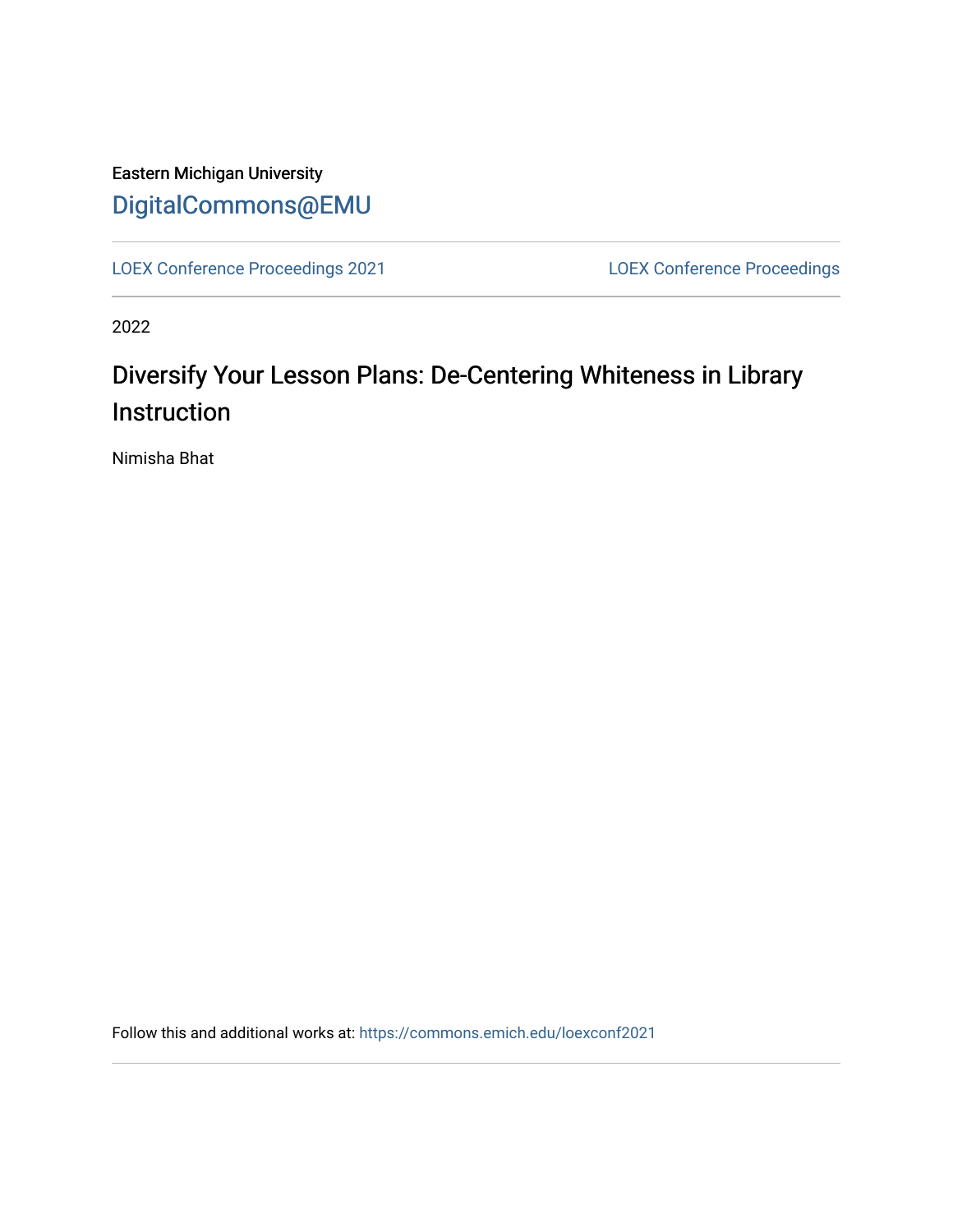# **DIVERSIFY YOUR LESSON PLANS: DE-CENTERING WHITENESS IN LIBRARY INSTRUCTION**

## **NIMISHA BHAT**

#### **INTRODUCTION**

Academic libraries often work within systems that rely on European and Western ways of thinking, organizing, and knowing. Our spaces, collections, and workers are predominantly white despite the increasingly diverse communities we serve. This impacts how we present and teach information to our students and ultimately whose voices we privilege. Teaching librarians should create lesson plans that highlight the knowledge and stories of marginalized people in order to encourage students to interrogate the notion of "traditional academic research." Examining research with students and acknowledging the power that certain voices have over others promotes a classroom environment where critical conversations about different types of knowledge can occur, and traditionally underrepresented students are encouraged to think of research from a strengths-based perspective starting from what they already know from their own heritage. By centering these diverse ways of knowing in our lesson plans, we show our students that whiteness is not a default for scholarship. When preparing for instruction sessions, there should be a purposeful method to illustrate different types of knowledge from diverse communities when teaching students how to research and whose voices they privilege.

This article will outline how whiteness manifests in the research process and how librarians can incorporate scholarship, media, and art by and about Black, Indigenous, and people of color into library instruction sessions in order to de-center whiteness as traditional academic knowledge for any class type.

### **BACKGROUND: WHAT TYPES OF KNOWLEDGE DO WE PRIVILEGE IN THE CLASSROOM?**

Librarians often try to codify and analyze what students learn in our classrooms. We are told to teach to the syllabus or assignment, and create checklists that fail to teach students a nuanced understanding of "authority" or how power and capital influence the type of sources that are published and deemed scholarly. These checklists and analytics do not address systemic inequities and do more to privilege a certain type of success in the classroom while inherently teaching Black, Indigenous, and students of color that their own traditional ways of knowing are less valid. As Ferretti says in her 2020 keynote presentation for the Triangle Research Libraries Network annual meeting, "Few artists and authors of color actually have books dedicated to their work. What other ways of knowing outside of books or archives are there? Seeking and using 'scholarly' works means other works are sacrificed or even devalued." Ferretti says that librarianship depends on systems that work within traditional disciplines originating from European and Western ideas of what constitutes knowledge. She then goes on to quote Linda Tuhiwai Smith from Decolonizing Methodologies: Research and Indigenous Peoples (2013), "Most of the 'traditional' disciplines are grounded in cultural worldviews which are either antagonistic to other belief systems or have no methodology for dealing with other knowledge systems" (p. 129). When our profession and what we teach our students is based in traditionally white disciplines, we are in essence teaching students to devalue other ways of knowing. As Saathoff (2017) says:

Too often the educational system disregards and dismisses the reality of students' lived experiences. As a result students learn that their experiences, languages, and histories hold little or no value in the educational setting. The dismissal of students' backgrounds by the educational system has a deep effect on communities of color, perpetuating a system that sets them up for academic failure. (p. 2)

One thing librarians can do in instruction sessions to work against this institutionalized dismissal is incorporating a crowdsourcing activity in the classroom asking students what they view as knowledge and research, what sources they personally turn to ground or inform them in their research practice, which helps to validate and honor different ways of knowing. Answers from students in my classrooms have included cultural folklore, poetry, oral traditions, and herbalism, to name a few. Cyganik (2017) provides an overview of implementing theoretical and methodological approaches to privilege indigenous worldviews in scholarship. Cyganik quotes Meyer (2003):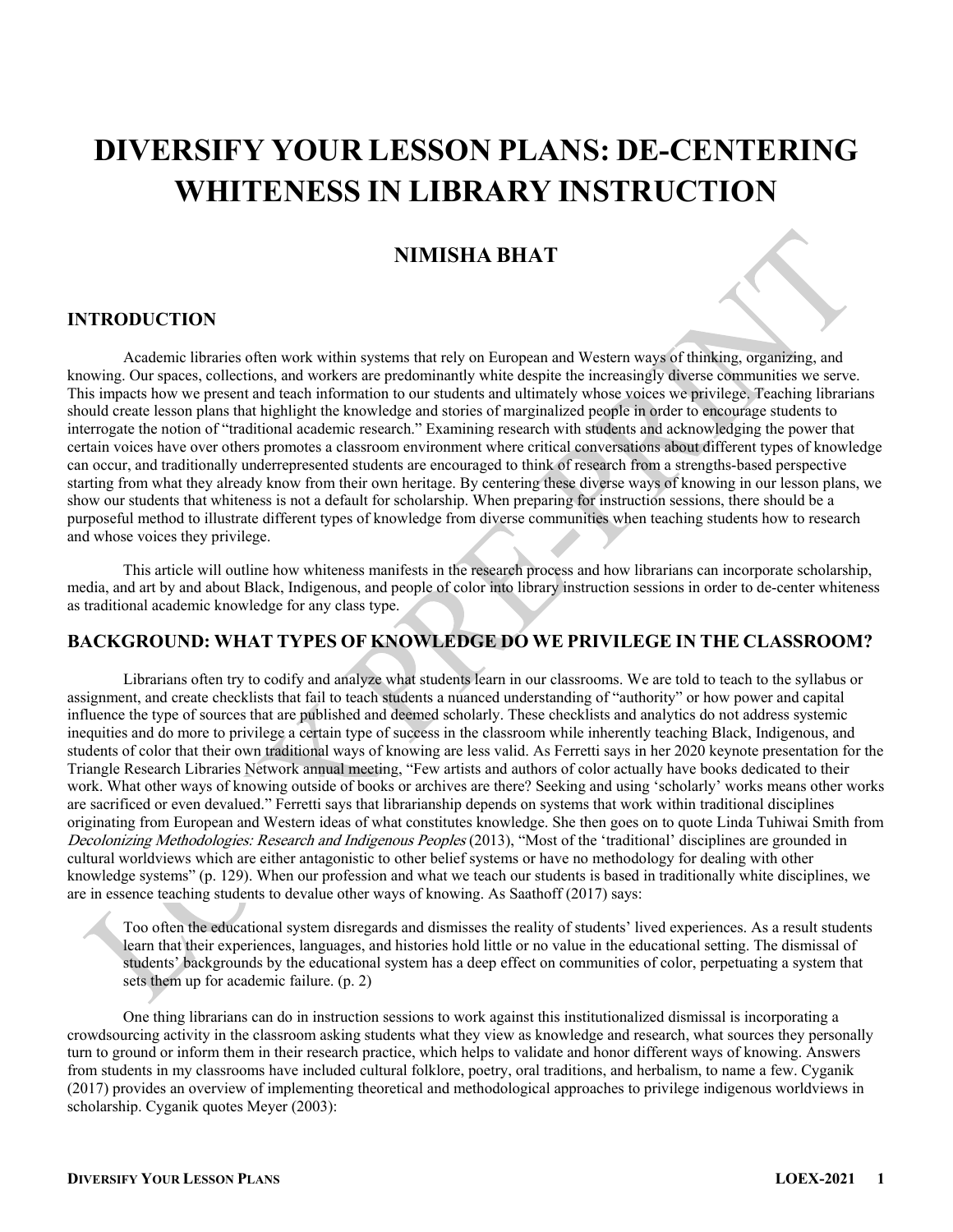Indigenizing research means supporting theories, sources, and functions of cultural knowledge as the main navigating system for the community, alternative to the Western education. Some scholars suggest that indigenous knowledge systems have always been focused on providing people with guidance relevant to their ways of living. (p. 148)

By promoting our students' own cultural knowledge and worldviews that exist outside of what is considered traditional Western scholarly research with supportive lesson plans, we can de-center whiteness as the "default" for how our students navigate the research process and empower them through a strengths-based teaching philosophy. For students to flourish in our classrooms, we need to practice equity pedagogy as conceived by Banks and Banks (1995), where instructors adapt their teaching styles and lesson plans in order to include students' exploration and growth toward using multiple perspectives to examine the world. The following section will provide a few examples of how I have actively diversifed my own lesson plans.

#### **PUTTING IT INTO PRACTICE**

Smith College is one of the largest women's colleges in the U.S., located in western Massachusetts with 2,400 undergraduates. In the 2020-2021 academic year, 36% of the undergraduate student body identified as students of color. Library instruction is primarily addressed through one-shot classes at the request of professors and taught by corresponding liaison librarians. As Visual Arts Librarian, I am liaison to the Arts, Film and Media Studies, and Landscape Studies classes at Smith and mainly teach library instruction sessions in those disciplines. While the arts hold a unique position in the academy that allows for a wider breadth of scholarly research—artists often require a great deal of information that has no epistemic relationship to art itself—it is a discipline in academia that is often predominantly white in faculty staffing and curricular material. As a librarian of color, I often find myself negotiating between interrogating issues of representation and power structures in visual culture with students and meeting the expectations of my liaison faculty, which often perpetuate traditional scholarship and therefore uphold harmful or outdated structures of learning. Despite this, I have been able to successfully diversify lesson plans within classrooms that privilege depictions, knowledge, stories, and media of traditionally underrepresented communities.

#### **An American Studies Class**

I was asked to teach an instruction session in the past that was for a course in the American Studies department cross-listed with Art History that taught the art and architecture of the late 19<sup>th</sup> and early 20<sup>th</sup> centuries. It explored the cultural legacy of the Civil War, the arts of the Gilded Age, and the development of early modernism. Students in the class were tasked to do an extensive research project on the artists or architects covered in the class syllabus, who were predominantly well-known white men. Students needed to analyze one major work from this list of artists, one of whom was 19th century American painter Winslow Homer. I opened up my class with an image of Homer's painting "Dressing for the Carnival."

#### **Figure 1: Winslow Homer's Dressing for the Carnival <Placeholder; Editors will place Figure here in final doc>**

The work depicts a Black community at the end of Reconstruction getting ready for Jonkonnu, a Christmas holiday celebration with origins in the Bahamas that was commonly observed by enslaved Black people in Virginia and North Carolina. I asked students to call out what they saw in the painting, regardless of what they may or may not originally know about the work or Homer's oeuvre. Many made observations about the use of color and lighting, pointing out the U.S. flags held by the children and guessing this had something to do with the concept of independence (the original name for this work was "Sketch—4th of July in Virginia"). But not many knew much about Reconstruction. This was an opportunity to have an expanded conversation on this period of American history and the context of the painting. The professor and students all remarked that this was different from a lot of what they were looking at in class thus far. From there we started to take parts of the painting and research using the library's art reference resources; we sought answers to questions such as: What can we learn about the relationship between Reconstruction and emancipated Black people from this painting? What can we learn about the positionality of Homer as a white observer rendering scenes of Black life during the Civil War and Reconstruction? We may assume that this should be a joyous scene based on the thematic element, but why does it not feel this way? In a class of twenty, I had individual appointments with eleven of the students prior to my instruction session. Eight of those students met with me again post-session to change their research topic to focus on a work of art that depicted Black and/or Indigenous subjects.

I note this particular instruction section as a valuable one and an example of how focusing on a work of art or image that highlights Black life and history in a class that otherwise would have handled this subject matter on the periphery (if at all) is important when we create our lesson plans. It has an impact on students and widens the breadth of their research skills and abilities while actively de-centering whiteness.

#### **A Landscape Studies Class**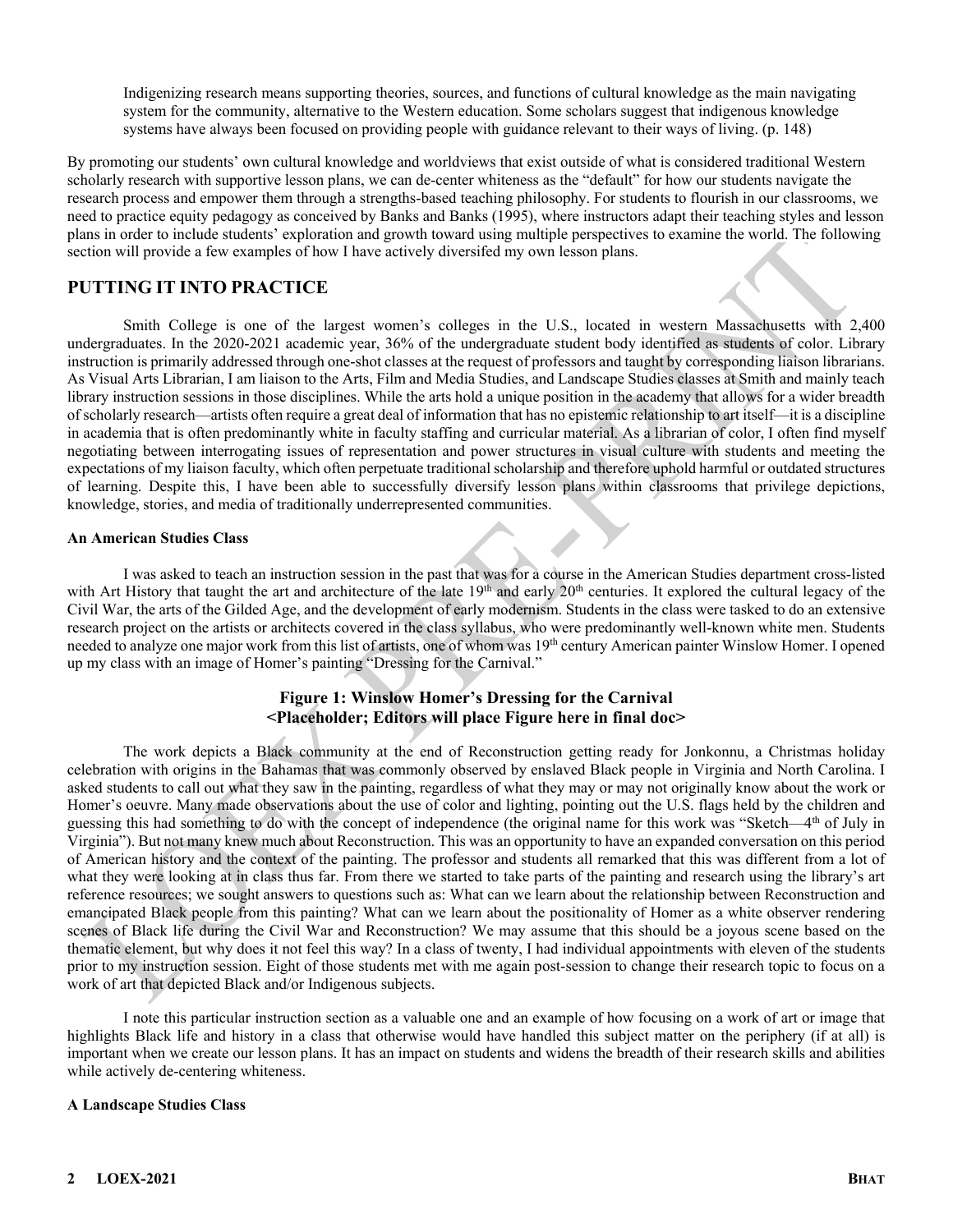I regularly work with our Introduction to Landscape Studies class that explores the complex and multifaceted relationship between human beings and the physical environment. Students learn to critically analyze a wide variety of landscape types from the scale of a small garden to an entire region, as well as to practice different methods of landscape investigation. Ultimately, the course is designed to change the way students see the world. Instead of starting my instruction sessions at the library homepage, I try to find a recent article not behind a paywall that covers an issue concerning a community affected by the built environment. This is often how students first consume information, after all—not from aimlessly plugging keywords into a database but from something they read online or something they have first-hand experience with. One semester I chose to have students look at an article about a plan to demolish part of Interstate 81 in Syracuse, New York—a highway that displaced working class Black citizens in order to make it easier for white citizens to leave the city to the suburbs in the name of "urban renewal." I asked students to underline terms they hadn't heard of before or didn't know, circle concepts they knew about, and star themes they thought were important to the conversation. One of the terms that the majority of students did not know about was redlining. This gave me an opportunity to find reference materials both on the Internet and through the library that defined the concept. We were then able to have a larger conversation about the ways in which city planning and transportation departments have driven out or segregated communities in the United States, and students were able to provide examples of how this had happened in their own hometowns. We then used the library's resources to delve further into scholarship on these issues.

After demonstrating how to do research on redlining using library and Internet resources, I then had students do a mind mapping exercise in preparation for their mid-semester papers, where they were tasked to explore a landscape studies issue that interested them. I encouraged them to use our in-class discussion as a jumping off point to think about how their own personal experiences or the environments of their hometowns brought particular issues to mind. The results of this were rich and interesting urban community gardens run by Black, Indigenous, and people of color in Boston; racial covenants on houses in Massachusetts; bike lanes and the increase of gentrification in Portland, Oregon. These examples show the research opportunities that librarians can encourage students to pursue by starting from what they know, or introducing them to concepts that affect traditionally underrepresented people. We can de-center whiteness as default in theory, knowledge, and research practice in the classroom by putting the work into whose stories and histories we highlight to teach our students how to navigate the research process.

#### **CONCLUSION**

This article outlines just a few ways librarians can diversify lesson plans to de-center whiteness in instruction. Regardless of the class or research subject we are assigned to teach, in what ways can we incorporate examples of database and resource exploration that highlight the voices, content, and issues related to traditionally underrepresented or marginalized communities? How can we push back against what is traditionally considered "scholarly" sources of knowledge? Whatever subject we teach in, it is our responsibility, as Banks and Banks (1995) describe, to help students understand, investigate, and determine how the implicit cultural assumptions, frames of reference, perspectives, and baises within a discipline influence the ways in which knowledge is constructed within it. Paraphrasing Honma (2005), we must bring social context to the information systems we teach to students and promote nontraditional ways of knowing that encompass populations who have historically been silenced, marginalized, and overlooked.

It takes work to learn about all of the knowledge systems that exist outside of traditional Western understanding and it doesn't happen all at once nor is it ever a finite process, but it is something librarians need to dedicate their time to cultivating. When our library holdings fail to provide "scholarly" sources to help a student researching Indigenous casino architectural design, we should point them in the direction of tribal preservation officers instead of telling them their research scope is too narrow. When a student can't find any primary resources to support their exploration of the busing programs in 1970s Boston and the influence of the built environment, we can suggest they turn to oral histories instead of encouraging them to change their thesis. De-centering whiteness in our library instruction ultimately means treating our Western knowledge systems in LIS as a way of knowing and not the way of knowing, and not relying on what our databases bring us as the only scholarship that matters. To close with Honma (2005):

In other words, asking the necessary questions of 'Whose science? Whose knowledge?' (Harding, 1991) is key to transforming the ethnocentrism, or the privilege of whiteness, in LIS, and redirecting it towards one that locates privilege and discrimination, works towards identifying social situatedness (racial, gender, class, etc.), and examines both the production and the reception of knowledge in the field. (pg. 17)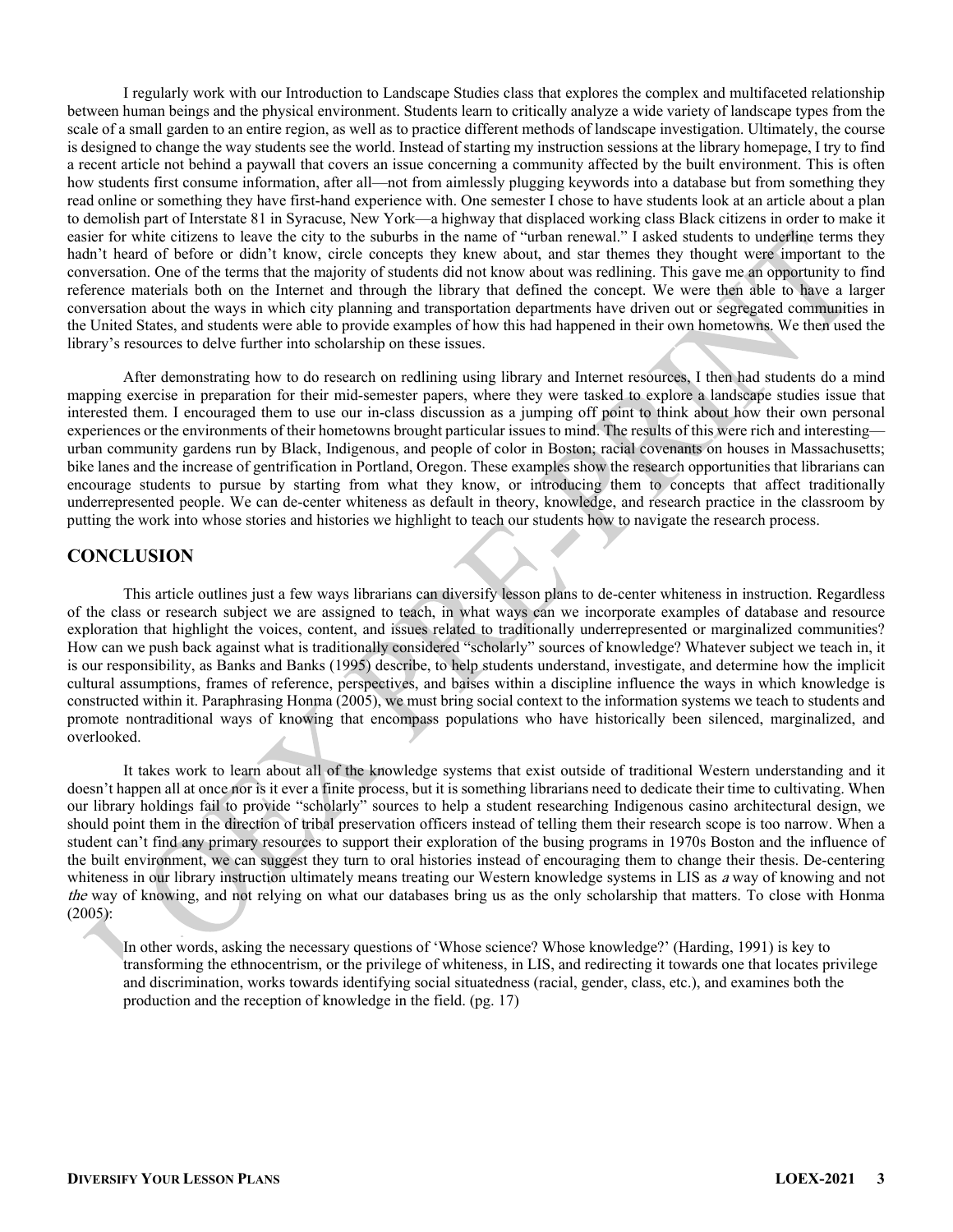#### **REFERENCES**

Banks, C. & Banks, J. (1995) Equity pedagogy: An essential component of multicultural education. Theory Into Practice, 34(3), 152. https://doi.org/10.1080/00405849509543674

Cyganik, J. (2017). Indigenous research in academia: Methodologies, identities, relations. Prace Etnograficzne, 45(2), 145–159. https://doi.org/10.4467/22999558.PE.17.007.7902

Ferretti, J. A. (2020, August 4). Disciplines as Domination: How interrogating traditional research and knowledge will help make our…. Medium. [https://citythatreads.medium.com/disciplines-as-domination-how-interrogating-traditional-research-and](https://citythatreads.medium.com/disciplines-as-domination-how-interrogating-traditional-research-and-knowledge-will-help-make-our-fe498b8a247a)[knowledge-will-help-make-our-fe498b8a247a](https://citythatreads.medium.com/disciplines-as-domination-how-interrogating-traditional-research-and-knowledge-will-help-make-our-fe498b8a247a) 

Honma, T. (2005). Trippin' over the color line: The invisibility of race in library and information studies. InterActions: UCLA Journal of Education and Information Studies, 1(2). https://escholarship.org/uc/item/4nj0w1mp

Saathoff, S. D. (2017). Healing systemic fragmentation in education through multicultural education. *Multicultural Education*,  $25(1)$ , 2–8